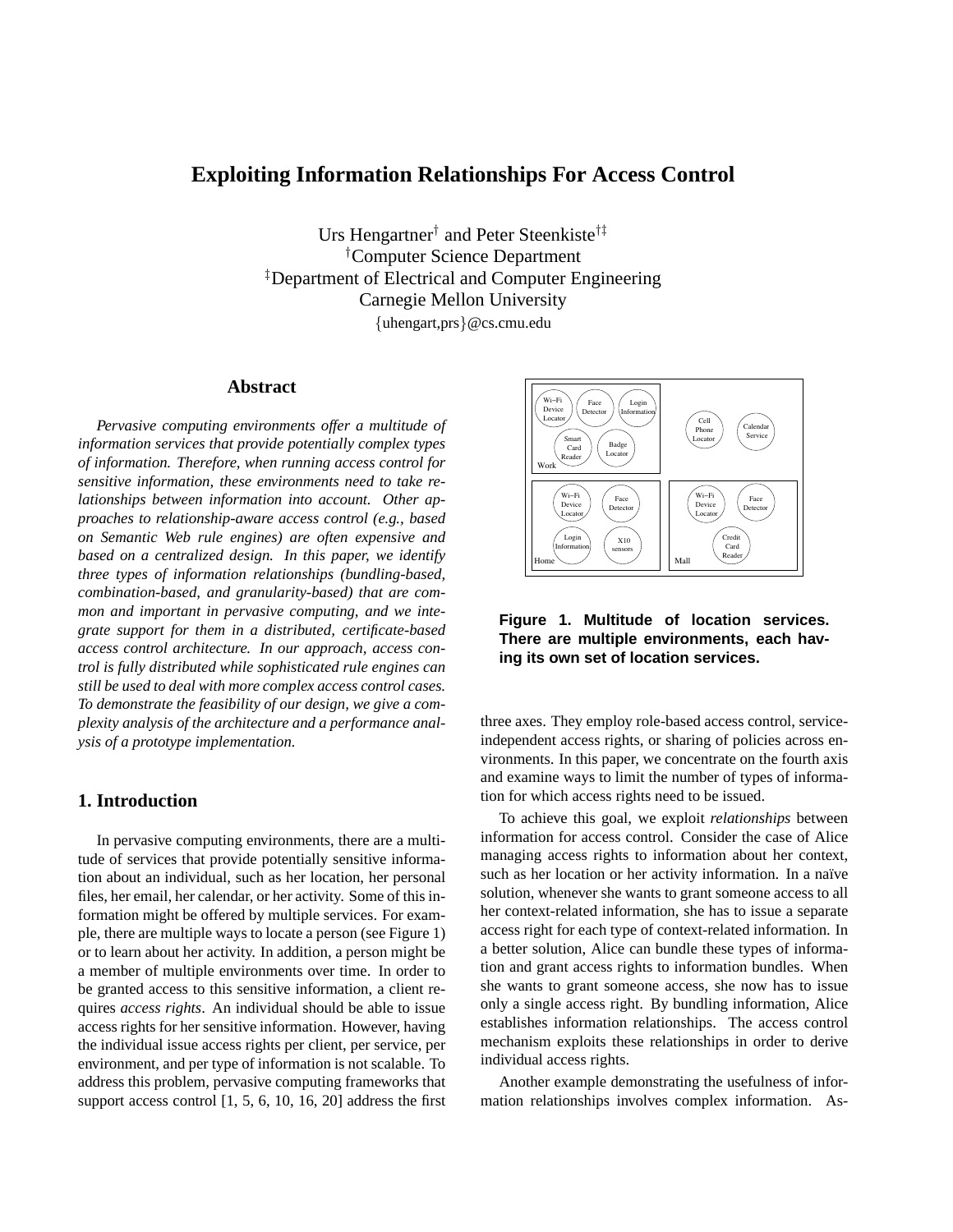sume that the current entry in Alice's calendar says that she is having a meeting with Bob, that is, the calendar entry reveals the location of Alice and Bob. Therefore, only people who are at least allowed to access Alice's and Bob's location should have access to the calendar entry. To implement this rule, Alice should issue an access right for this entry to someone only if he already has access to her and Bob's location information. However, this is tedious and might lead to consistency problems. Instead, access control should be aware that there is a relationship between Alice's and Bob's location information and her calendar entry and directly take the relationship into account.

There are several frameworks for pervasive computing that exploit knowledge representations developed for the Semantic Web [3] and that use rule engines to reason about this knowledge [5, 10]. Such an approach can exploit certain information relationships for access control, but it has the disadvantage that the rule engine is centralized and can become a performance bottleneck and an attractive target for attackers. As an alternative, there are distributed, certificate-based access control architectures [2, 15], where clients gather and reason about access rights and services validate access rights received from clients. Weak clients can offload this reasoning to a proxy. We propose making such a distributed architecture aware of information relationships that are common and important in pervasive computing. This way, we can run access control as often as possible in a fully distributed fashion. Only more complex information relationships need to be dealt with by the centralized rule engine.

The contributions of our work are the concept of information relationships as a first-class citizen for access control and a distributed access control architecture that exploits information relationships (Section 2). We also present a formalism for incorporating these relationships into access control (Section 3) and examine how clients reason about them (Section 4). We discuss a prototype deployment and analyze its complexity and performance (Section 5).

# **2. Access Control Architecture**

In this section, we discuss our distributed access control architecture and information relationships in more detail.

# **2.1. Distributed Access Control**

We want a distributed access control architecture, where access control can be run in a fully distributed way for many requests, without going through a centralized rule engine. In our architecture, we have a client assemble a *proof of access* based on the client's access rights and transmit this proof to a service, which validates the proof. For validation, the service must be able to authenticate access rights.

Therefore, we represent access rights as digital certificates, signed by their issuer. Digital certificates can be stored anywhere. To avoid bottlenecks, we do not store a client's access rights in a centralized knowledge base. Instead, we store them directly with the client. An individual granting an access right to a client will hand over this right to the client for storage, together with any information relationships bound to the access right. A client then uses its collection of access rights and information relationships for building a proof of access. We elaborate on proof building in Section 4.

# **2.2. Information Relationships**

An information relationship states that a client should be granted access to an information item if the client already has access rights to some information item(s) related to the requested item. We now describe a set of information relationships that are particularly relevant to pervasive computing.

**Bundling-based relationships:** Though there might be many different types of information about an individual, some of them have identical access requirements. The individual should be able to bundle information and to issue only a single access right for the entire bundle. For example, assume that Alice bundles her medical and her location information in her private information and grants Bob access to her private information. Bob's access rights for her medical and her location information can then be derived from this access right.

**Combination-based relationships:** Complex information combines other types of information to form some new information. For example, assume that a map shows the location of multiple people or that a calendar entry provides the location of people attending a meeting. Based on this relationship between the complex and the individual pieces of information, it should be possible to derive access rights for the complex information from access rights for the pieces. For example, if a client had access rights to all the people's location shown on the map, the client should also have access to the map.

**Granularity-based relationships:** Some information, such as location information, has different levels of granularity. There is an information relationship between the different levels, meaning that access rights to coarse-grained information should be derivable from access rights to finegrained information.

With the exception of combination-based relationships, information relationships are static and require few updates by the individuals defining them. Combination-based relationships will mainly be defined on the fly by services providing information and not by individuals managing their access rights, so their dynamic nature does not affect these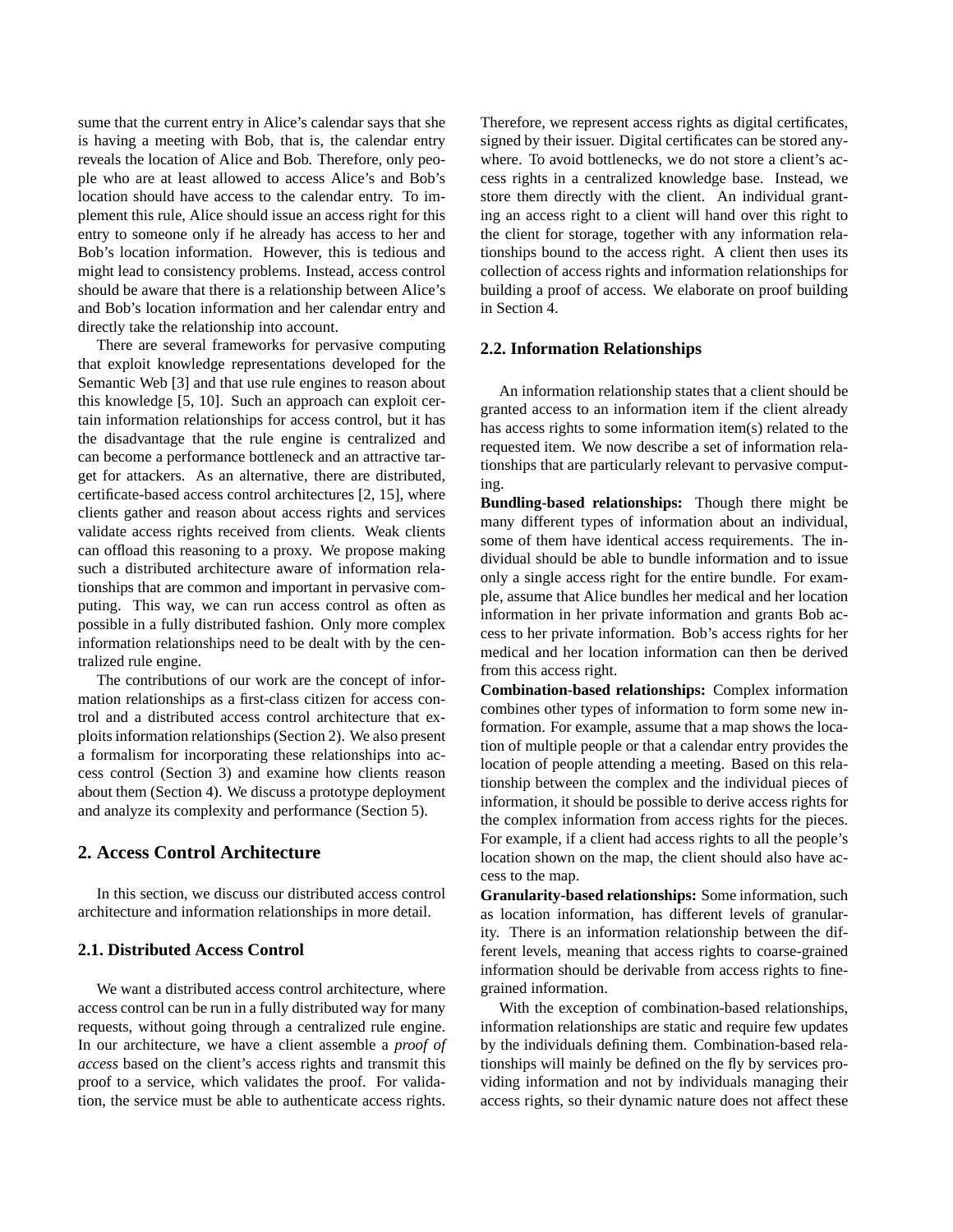individuals. An obvious question is whether the three information relationships discussed in this section are common and important. We consider our approach of running access control by relating information as a dual to running access control by relating people (i.e., role-based access control). For each type of information relationship, there exists a corresponding, major concept in role-based access control. In particular, bundling corresponds to assigning roles to people, combination to separation of duty, and granularity to hierarchical role schemes. This observation suggests that the three relationships are common and sufficient, and so far this has held up in our examples.

### **3. Formalizing Access Control**

Access control exploits access rights and information relationships. To avoid ambiguities, we require a formal definition of the conditions under which access should be granted. This formalism will also provide the basis for our implementation (Section 5.1). The formalism is based on previous work [14, 19] (Section 3.1). Our contribution is its extension to support information relationships (Section 3.2). We conclude by demonstrating its application in a more involved scenario (Section 3.3).

#### **3.1. Basic Access Control**

In our formalism, we represent information by a tuple (owner, entity, type, description). Information has an owner who is responsible for issuing access rights for it. Since we use information relationships for deriving access rights, the owner of the information is also responsible for defining relationships for this information. Information is of a particular type (e.g., location) and is about some entity (e.g., Alice). In addition, there needs to be a formal description of the type (e.g., defining the notion of "location"). For this description, we can exploit descriptions developed for the Semantic Web, based on OWL [8]. In our formalism, the information  $\Delta$ lice, Alice, location, URL to description) refers to Alice's location information. The information  $\langle$  Facilities Manager, Wean Hall 8220, temperature, URL to description) refers to the temperature in Wean Hall 8220. To keep the formalism concise, we shorten this tuple and also refrain from including the description in the notation. We use  $(A, I)$ . for denoting a piece of information about entity  $I$  of type x controlled by owner A. If the owner and the entity are identical, we will use the shortcut  $A.x$ .

Our formalism is based on Howell and Kotz's "restricted speaks-for" notation [14], which exploits Lampson et al.'s "speaks-for" notation [19]. For a client to be granted access to some information by a service, the client needs to speak for the owner of the requested information in terms of this information. For example, the statement Bob  $\frac{\text{Alice location}}{\text{face}}$ Alice denotes that Bob speaks for Alice in terms of Alice's location information. Therefore, a service will grant Bob access to Alice's location information.

We need to formalize the establishment of speaks-for statements. The "handoff axiom" [19] says that such a statement holds only if it is made by the principal on the righthand side. Formally,  $\supset$  denotes implication.)

$$
(1) \quad \vdash (A \text{ says } (B \xrightarrow{C.x} A)) \supset (B \xrightarrow{C.x} A).
$$

In the above example, the statement holds only if Alice makes it, but not if Bob (or someone else) makes it.<sup>1</sup> Therefore, A says  $(B \xrightarrow{C.x} A)$  corresponds to our notion of an access right for information  $C.x$  granted to  $B$  by  $A$ .

#### **3.2. Relationship-aware Access Control**

We extend the formalism to support information relationships. An information relationship implies that if an entity  $B$  has access to information items  $E_i.x_i$ ,  $B$  should also have access to a (related) item  $D.x$ . Formally, we use  $E_1.x_1 \otimes E_2.x_2 \otimes \ldots \longrightarrow D.x$  for expressing this relationship, and we want the axiom

(2) 
$$
\vdash (E_1.x_1 \otimes E_2.x_2 \otimes \ldots \longrightarrow D.x
$$
  
\n $\land B \xrightarrow{E_1.x_1} A_1 \land B \xrightarrow{E_2.x_2} A_2 \land \ldots)$   
\n $\supset (B \xrightarrow{D.x} C)$ 

to hold for certain conditions on the entities  $E_i$ , their information  $E_i.x_i$ , and the entities  $A_i$  and C. In Sections 3.2.1, 3.2.2, and 3.2.3, we show that instantiating Axiom (2) in different ways straightforwardly leads to the concepts of bundling-based, combination-based, and granularity-based information relationships, respectively. For each type of relationship, we also discuss plausible conditions on the various entities in the axiom and pick the most useful one.

In addition to formalizing the application of information relationships in access control, we also need to formalize their establishment. Since access to the information items on the left-hand side of a relationship also grants access to the item on the right-hand side, only the principal owning the information on the right-hand side should be able to establish a relationship<sup>2</sup>, or

(3) 
$$
\vdash (D \text{ says } (E_1.x_1 \otimes E_2.x_2 \otimes \ldots \longrightarrow D.x))
$$
  
\n $\supset (E_1.x_1 \otimes E_2.x_2 \otimes \ldots \longrightarrow D.x).$ 

We are now going to look at useful instances of Axiom 2.

<sup>&</sup>lt;sup>1</sup>Lampson et al. show that principals speaking for Alice can also establish such a statement.

 $2$ Similar to the speaks-for case, it is possible to show that the information relationship can also be established by principals speaking for the principal owning the information.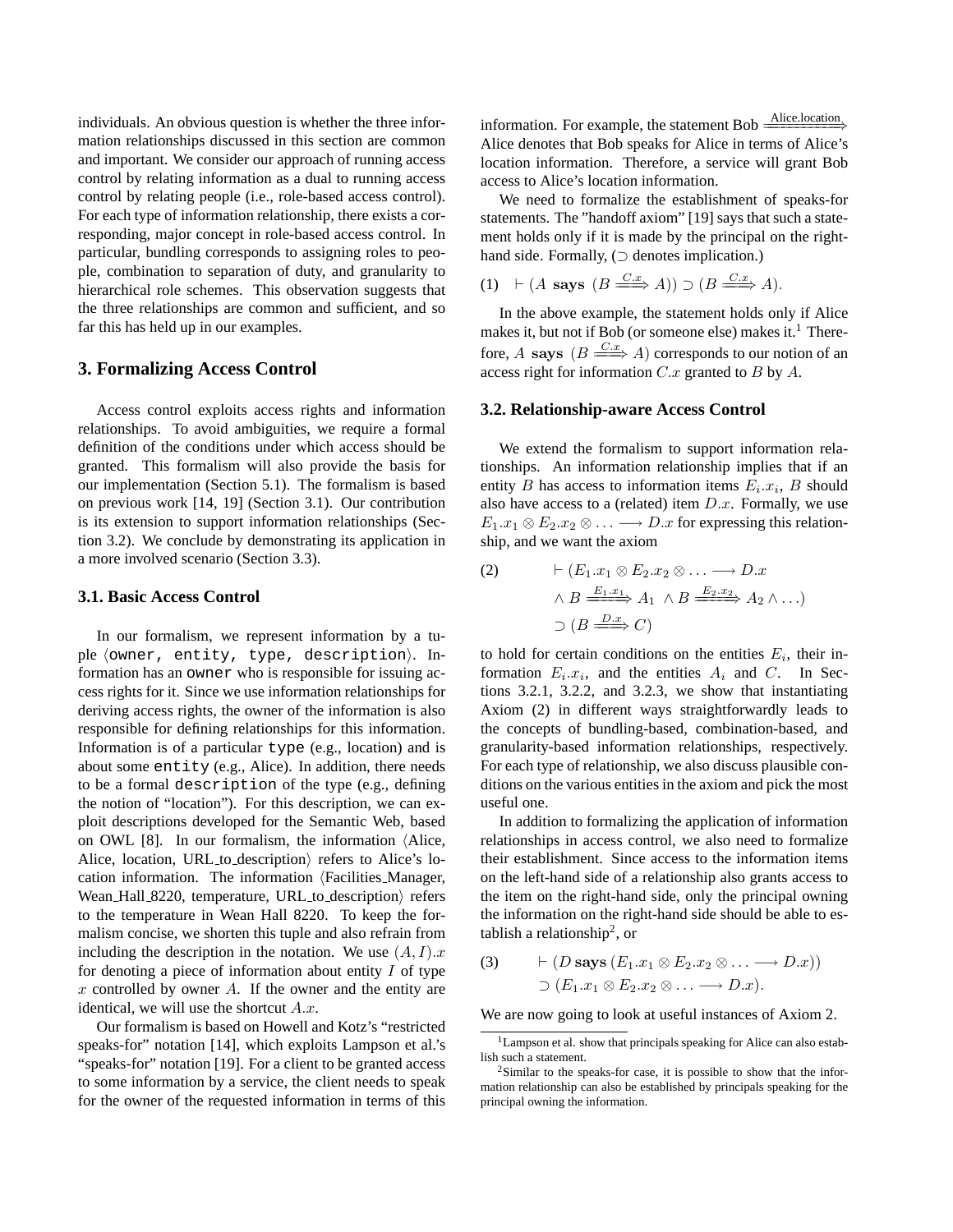#### **3.2.1 Bundling-based Relationships**

Limiting the number of information items on the left-hand side of Axiom (2) to one item corresponds to the concept of bundling-based relationships. For example, the statement Alice.private  $\longrightarrow$  Alice.location denotes that information Alice.location is bundled in information Alice.private, that is, if someone has access to Alice's private information, he should also have access to her location information.

There are two plausible conditions on the various entities in Axiom (2). The first one requires  $A_1 = C$ , or

$$
(4) \vdash (E_1.x_1 \longrightarrow D.x \land B \xrightarrow{E_1.x_1} A_1) \supset (B \xrightarrow{D.x} A_1).
$$

The second one is  $A_1 = E_1$  and  $D = C$ , or

$$
\vdash (E_1.x_1 \longrightarrow D.x \land B \xrightarrow{E_1.x_1} E_1) \supset (B \xrightarrow{D.x} D).
$$

We choose the first condition since the second one is too limiting. For example, given  $E_1.x_1 \longrightarrow D.x$ ,  $B \xrightarrow{E_1.x_1}$ C, and  $C \xrightarrow{D.x} D$ , it should be possible to conclude  $B \xrightarrow{D.x} D$ , which the second condition does not permit.

Our formalism allows individuals to bundle some of their information in someone else's information. For example, some people collaborating on a project can bundle information that is relevant to the project in some information owned by the project manager. The project manager can then grant access to the information bundle.

Our discussion assumes that an individual establishes all her bundling-based relationships. However, many individuals might establish the same types of relationships. Therefore, it should be possible for a standardization organization to establish "global" bundling-based relationships (e.g., OWL-based), to which individuals can subscribe. We have extended our formalism accordingly. However, due to space reasons, we refrain from discussing this extension in detail.

#### **3.2.2 Combination-based Relationships**

Not limiting the number of information items on the lefthand side of Axiom (2) corresponds to the concept of combination-based relationships. For example, the statement Alice.location ⊗ Bob.location → Map Service.map denotes that the map offered by a map service can be accessed by anyone who has access to both Alice's and Bob's location information. (The assumption is that only Alice's and Bob's location is shown on the map.)

Again, there are two plausible conditions on the various entities in Axiom (2). We can require  $A_1 = E_1$ ,  $A_2 =$  $E_2$ ,..., and  $C = D$ , or

$$
\vdash (E_1.x_1 \otimes E_2.x_2 \otimes \ldots \longrightarrow D.x
$$
  
\n
$$
\land B \xrightarrow{E_1.x_1} E_1 \land B \xrightarrow{E_2.x_2} E_2 \land \ldots)
$$
  
\n
$$
\supset (B \xrightarrow{D.x} D).
$$

The second option is  $A_1 = A_2 = \ldots = C$ , which is an extension of the condition for bundling-based relationships. This condition requires a single entity that has access to all of  $E_1.x_1, E_2.x_2,...$ , and  $D.x$ , through which B would then acquire its access rights. However, this requirement is unrealistic in practice and does not fit the intuitive model of combination-based relationships. Therefore, we pick the first condition.

#### **3.2.3 Granularity-based Relationships**

Granularity-based information relationships are a special case of bundling-based relationships. For example, Alice could define two types of location information, such as Alice.location fine and Alice.location coarse, and establish Alice.location fine −→ Alice.location coarse.

However, requiring individuals to introduce separate types of information for different granularities is tedious and not intuitive. Instead, we observe that granularitybased access rights to information can be represented as a constraint on the returned information. For example, if Bob had access to Alice's coarse-grained location information and asked for her location, the result would have to be coarse grained. This result (e.g., (Facilities Manager, Wean Hall 8220)) is itself an entity about which there is some information (such as its granularity). Therefore, it should be possible to associate information relationships with constraints. (Constraints are not a new concept in access control. For example, an access right can be constrained to be valid only during office hours.) Expressing granularity as a constraint, we can now reformulate the information relationship above as follows: (?result serves as a placeholder for the returned information.)

> Alice.location [?result.granularity = fine]  $\rightarrow$  Alice.location [?result.granularity = coarse]

This approach still requires Alice to establish a relationship. Realizing that the information items on the lefthand side and on the right-hand side are identical (i.e.,  $E_1.x_1 = D.x$  for Axiom (4)), we do not need an explicit relationship. Instead, we incorporate it directly into an access right. For example, the following statement says that Bob has access to Alice's location at fine or coarse granularity: (For readability reasons, we put constraints under the arrow, the statement remains a speaks-for operator.)

Bob 
$$
\frac{\text{Alice.location}}{\text{?result.} \text{granularity}\geq \text{fine}}
$$
 Alice.

#### **3.3. Example**

In this section, we demonstrate the application of our formalism in an example scenario. The scenario involves a location service that provides the identity of the people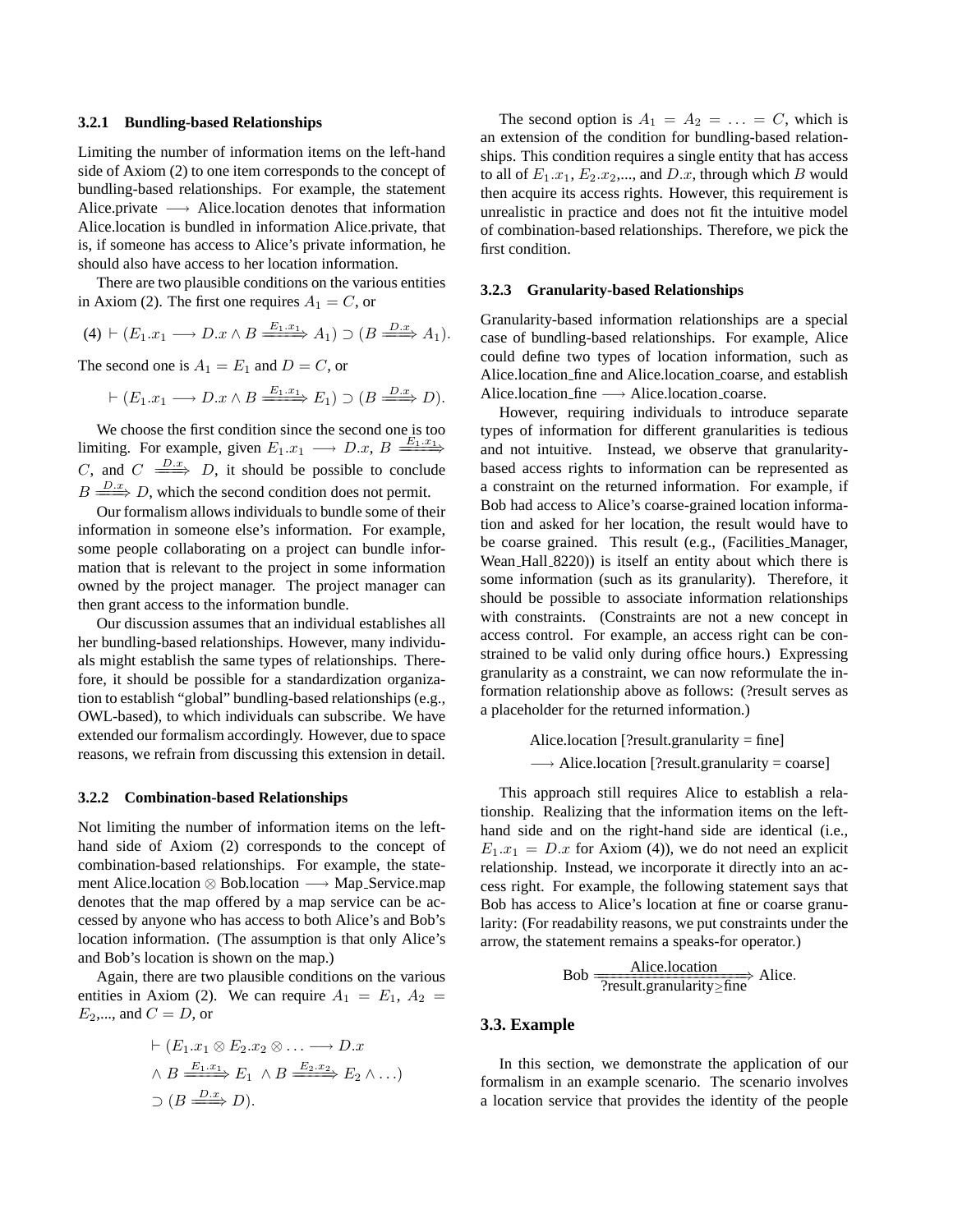in a room, two users Alice and Bob managing their access rights, and two users Dave and Carol trying to access Alice's or Bob's sensitive information.

Alice bundles fine-grained location information (and potentially other) information in her private information (Statement (1) in Table 1). She grants Carol access to her private information (2) and Dave access to her coarsegrained location information (3). Bob grants Carol access to his fine-grained location information (4). The information provided by the location service should be accessible only if a client had access rights to the location information of all individuals in a room, that is, we require a combinationbased relationship. Assuming that only Alice and Bob are in Wean Hall 8220, the service defines a corresponding relationship (5).

Carol queries for the people in Wean Hall 8220. She is granted access based on the information relationship of the location service (5), Alice's information relationship (1), Alice's access right (2), and Bob's access right (4). Dave also issues a query and is denied access, since the intersection of ?result.granularity = coarse (3) and ?result.granularity = fine  $(5)$  is empty.

As demonstrated in this section, our scheme makes it straightforward to run access control based on information relationships. Moreover, there is no need for the different types of information to be owned by the same entity.

# **4. Proof Building**

In our distributed access control architecture, we have a client ship a proof of access to a service. This approach has been investigated in previous work [2, 15]. Our implementation is based on Howell and Kotz's framework [15], to which we added support for proofs of access involving information relationships. Proofs of access are structured, the structure corresponds to the types of axioms required for validating the proof. Figure 2 illustrates a structured proof.

As shown in Section 3.2, for each type of information relationship, Axiom (2) is instantiated in a different way. Another characteristics that differentiates the relationships from each other is how they are used in proof building. We now discuss proof building for each relationship.

### **4.1. Bundling-based Relationships**

We first illustrate how proof building exploits bundlingbased relationships. A client collects access rights and information relationships received from individuals. It stores speaks-for statements derived from access rights or from other speaks-for statements in a graph where nodes represent principals and edges represent some information. For a request, the algorithm traverses the graph in a breadth-first



**Figure 2. Structured proof. The proof shows that Bob can speak for Alice in terms of her location information, based on an access right for Alice's private information and an information relationship between Alice's private and her location information.**

way to find a proof of access, starting at the owner of the requested information and ending at the channel (e.g., an SSL connection) that issues a request to a service on behalf of the client. During this graph traversal, when the information in a candidate edge does not match the requested information, the algorithm looks at all bundling-based relationships that have the requested information on their right-hand side and checks whether the left-hand side of the relationship matches the information in the candidate edge. (If there is a hierarchy of bundling-based relationships, this step requires exploration of multiple relationships.) If so, the algorithm accepts the candidate edge and the edges connected to this edge become new candidate edges. Figure 3 illustrates this algorithm.

The algorithm looks at each edge at most once. Therefore, if there are n speaks-for statements and no information relationships, its worst-case complexity is  $\mathcal{O}(n)$ . If there are also m information relationships, the algorithm will look at an information relationship at most once for each candidate edge. The worst-case complexity becomes  $\mathcal{O}(nm)$ . Although complexity is multiplicative, we expect proof building to be practical. First, the absolute value of  $n$  will be larger for the case without information relationships, since this case requires separate access rights for information with identical access requirements. Second, we expect principals to define information relationships in a way such that information is bundled only in a small number of information bundles and to keep the hierarchies of bundling low. We measure proof building time in Section 5.3.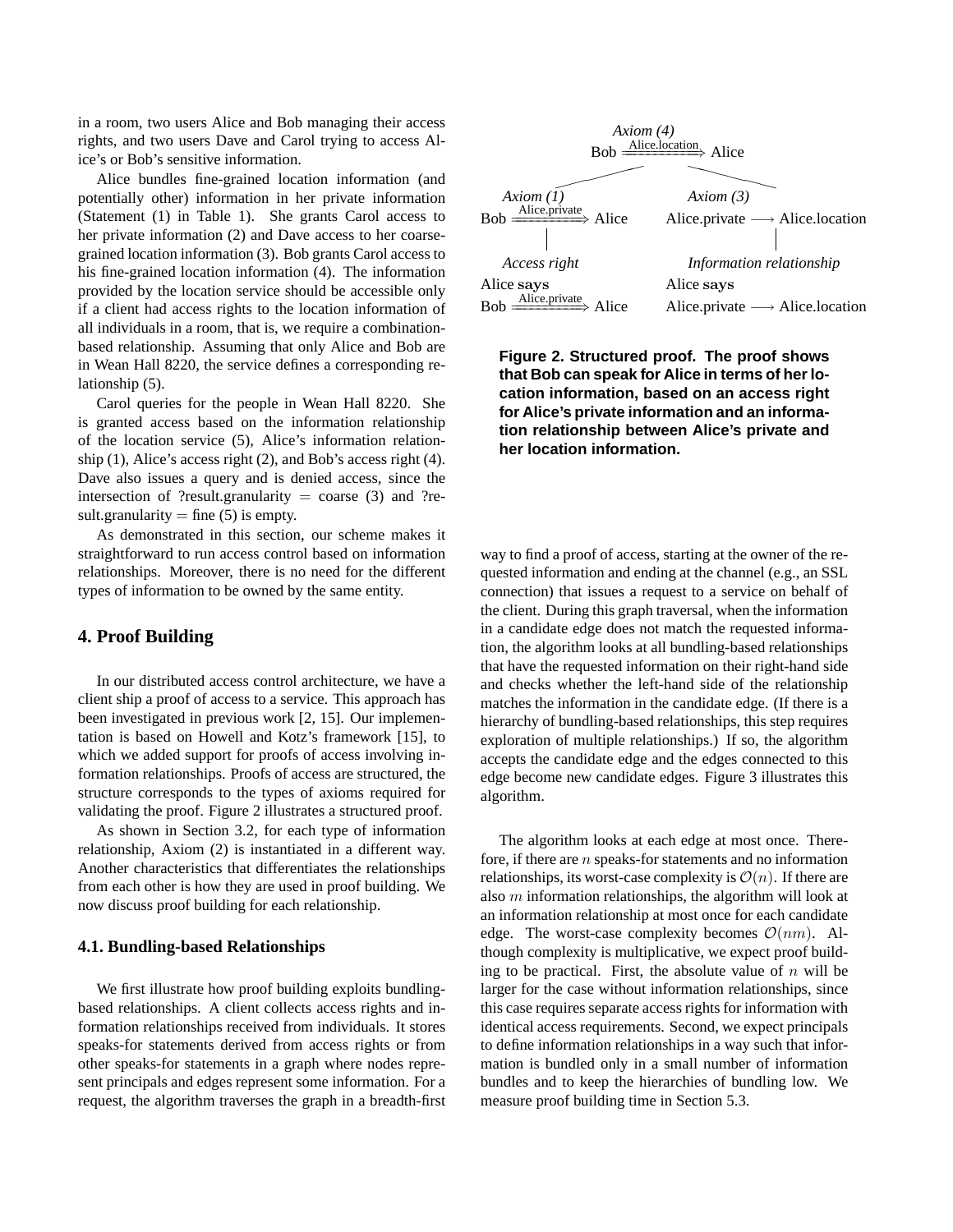**Table 1. Example statements.**

| (1) | Alice says Alice private $\longrightarrow$ Alice location [?result granularity $\geq$ fine]                           |  |  |
|-----|-----------------------------------------------------------------------------------------------------------------------|--|--|
| (2) | Alice says Carol $\frac{\text{Alice private}}{\text{Alice}}$ Alice                                                    |  |  |
| (3) | Alice says Dave $\frac{\text{Alice.location}}{\text{?result. granularity}}$ Alice                                     |  |  |
| (4) | Bob says Carol $\frac{\text{Bob.location}}{\text{?result. granularity} \ge \text{fine}}$ Bob                          |  |  |
| (5) | Location Service says Alice location [?result.granularity = fine] $\otimes$ Bob location [?result.granularity = fine] |  |  |
|     | $\longrightarrow$ (Location Service, Wean Hall 8220).people                                                           |  |  |

A.y 
$$
\longrightarrow
$$
 A.x  
A.x  
C  
 $\longrightarrow$  B  
A x  
 $\longleftarrow$  A  
A

**Figure 3. Proof building. The goal is to prove "**C A.x ====⇒ A**". The search starts at** A**. It locates**  $\text{``}B \overset{A.x}{\Longrightarrow} A \text{''}$  and tries to prove  $\text{``}C \overset{A.x}{\Longrightarrow} B \text{''}.$ The search locates " $C \stackrel{A.y}{\implies} B$ " and uses **"**A.y −→ A.x**" to get the required information.**

#### **4.2. Combination-based Relationships**

We do not expect clients to exploit combination-based relationships in proof building. Instead, these relationships are used by services. A combination-based relationship is tightly coupled to the information that a service provides (e.g., for a map service, the relationship consists of all the people shown on the map). Therefore, it is straightforward for a service to establish the corresponding relationship and to exploit it for access control. In particular, for each information item on the left-hand side of the relationship, the service has the client build a proof of access. The service then aggregates these individual proofs of access and its combination-based relationship into a summary proof.

Proof building by a client can be difficult in this scenario since the client might not know how the individual proofs of access should look like and the service cannot inform the client of their nature without leaking information. For example, if a map service had the information relationship Alice.location ⊗ Bob.location → Map Service.map, a client would have to build proofs of access for Alice.location and Bob.location. However, the client might not know who is on the map, and the service cannot tell it without leaking location information about Alice and Bob. We present a solution for this problem in related work [13].

### **4.3. Granularity-based Relationships**

For granularity-aware access control, the algorithm introduced in Section 4.1 must be extended to take constraints on access rights and information relationships into account. For example, Carol  $\frac{\text{Alice.location}}{\text{?result. granularity} \ge \text{fine}}$  Bob and Bob  $\frac{\text{Alice.location}}{\text{Testult.granularity} = \text{coarse}}$  Alice can be concatenated to Carol  $\frac{\text{Alice.location}}{\text{Testult.granularity}}$  Alice. Since granularity-based relationships can be directly encoded in access rights instead of requiring separate information relationships, there will be no extra information relationships, which reduces the complexity of proof building.

In summary, our proof building algorithm is simple, but it has proved sufficient for our application scenarios. We can also trade off computation vs. storage. Instead of computing a proof upon a request, a client can store the closure of its access rights and update this closure whenever it receives an access right or information relationship. Instead of employing a brute-force prover, we can use more sophisticated theorem provers. For example, Bauer et al. [2] employ the Twelf logical framework [22].

### **5. Performance Analysis**

We analyze our proposed information relationships along three axes: their effect on the number of issued access rights and their influence on proof building time and on request processing time. We run our measurements on an unloaded Pentium IV/2.5 GHz with 1.5 GB of memory, Linux 2.4.20, and Java 1.4.2.

### **5.1. Deployment Environment**

We use the Contextual Service Interface [17] developed for the Aura pervasive computing project [11] as a testbed for the implementation and deployment of our proposed access control mechanism. The framework is implemented in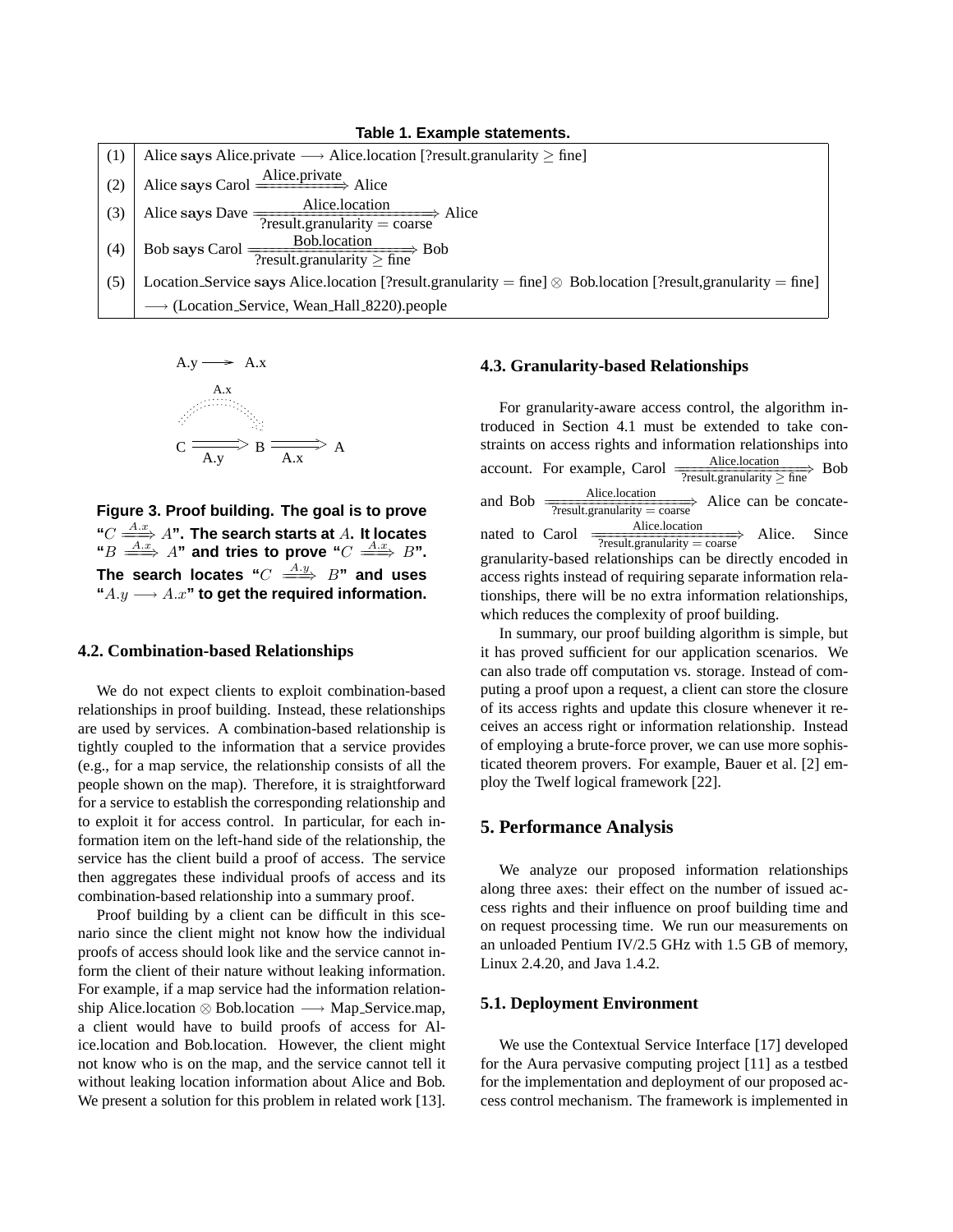```
(cert
   (version ''1'')
   (issuer (pub key:alice))
   (subject (pub key:bob))
   (permission
      (information (pub key:alice) alice location))
   (tag *))
(bundling-relationship
   (version ''1'')
   (issuer
       (information (pub key:alice) alice location))
   (subject
       (information (pub key:alice) alice private)))
```
**Figure 4. Extended SPKI/SDSI certificates. Shown are an access right and an information relationship.** pub key:foo **stands for foo's public key. The tag section can list constraints. (Digital signatures are omitted.)**

Java. It stores access rights and information relationships as extended SPKI/SDSI digital certificates [9]. We give two examples in Figure 4. Proofs of access are implemented as Java classes. Each axiom in Section 3 has its corresponding class. A class is able to serialize and deserialize its contents. A service accepts only types of proofs it knows how to validate, that is, the methods of such proof classes are not transmitted. SSL [23] provides peer authentication and confidentiality and integrity of transmitted messages.

#### **5.2. Number of Access Rights**

We examine how bundling-based relationships affect the number of access rights that an individual has to issue. In particular, we compare the number of statements to be made in a world with information relationships to the corresponding number in a world without information relationships.

Let us first consider the case with information relationships. Assume that there is a full, tree-based hierarchy consisting of  $l$  levels of bundling-based relationships, where  $l = 1$  corresponds to the base case consisting of a root node and some leaf nodes. Each parent node has m children (i.e., m types of information are bundled in each parent node). There are  $k$  clients. Each of them is assigned to a single node in the hierarchy, meaning that the client is given an access right to the information covered by the node. There are different ways to distribute the clients in the hierarchy. In this scenario, regardless of the clients' distribution, the number of access rights to be issued is always  $k$  and the number of relationships is always  $\sum_{i=1}^{l} m^i$ . The first curve in Figure 5 shows the overall number of access rights and relationships for different values of  $l (k = 50$  and  $m = 3)$ .



**Figure 5. Number of issued statements. We compare the number of issued access rights and relationships in a world with relationships to the number of issued access rights in a world without relationships, for different levels of bundling-based relationships and distributions of clients in this hierarchy.**

We want to know the number of access rights that would have to be issued if there were no relationships, but the  $k$ clients should have access to the same information as in the case with relationships. This number depends on the distribution of these clients in the tree. We examine three different distributions. The first one is artificial and presents the best case in possible savings of issued access rights: all  $k$ clients are assigned to the root node. Without relationships, this scenario would require  $km^l$  access rights (since there are  $m<sup>l</sup>$  leaf nodes), as shown by the second curve in Figure 5. The second distribution is also artificial and presents the worst case in possible savings: all  $k$  clients are distributed randomly among the  $m<sup>l</sup>$  leaf nodes. This scenario would require k access rights, as shown by the third curve. The third distribution is a more realistic one: we distribute the k clients evenly among the  $l + 1$  layers of nodes in the hierarchy. This would require  $\frac{k}{l+1} \sum_{i=0}^{l} m^i$  access rights, as shown by the fourth curve. As we can see in Figure 5, with the exception of the worst case, where relationships become unnecessary, relationships can lead to a significant decrease in the number of issued access rights and information relationships.

We believe that it is intuitive for individuals to define relationships since the underlying paradigm is well known and already used for organizing files in a filesystem or digital pictures in a photo album. If the individual did not want to define her own relationships, she could always exploit relationships defined by third entities.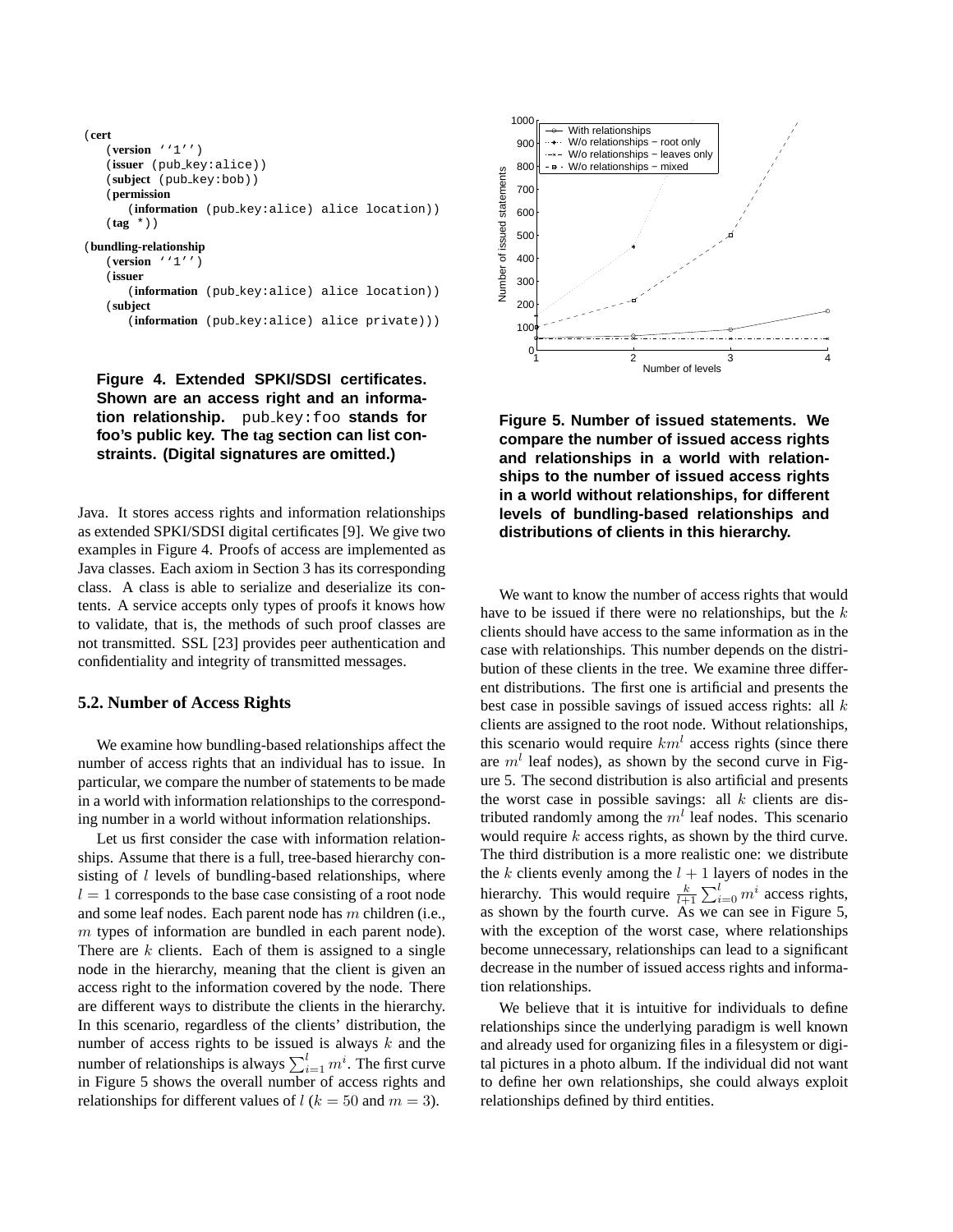Similar to bundling-based relationships, granularitybased relationships require individuals to issue fewer access rights, where the decrease is proportional to the available levels of granularities. Combination-based relationships also reduce the number of access rights since they prevent a service from having to issue separate access rights for complex information.

#### **5.3. Proof Building Time**

We examine the cost of proof building, as explained in Section 4. Our experiment consists of locating a set of speaks-for statements in a pool of statements and to assemble them in a proof of access. We consider up to five sequentially connected, bundling-based relationships. Because of manageability reasons, we do not expect individuals to create more than five levels of bundling-based relationships in their information hierarchies.

Our experimental setup covers a worst-case scenario: We pick five among 50 possible clients and create a sequential path of access rights between them (i.e., a client delegates its access right to the next client in the path). All experiments will locate this path, since there is considerable variation for different paths. The results that we present are consistent with results for other paths. We then put the access rights into a pool, which we expand by adding random access rights. The random access rights form a directed graph where each recipient of an access right is (indirectly) reachable from the issuer of the first access right in the predetermined path and where none of the recipients is on this path (i.e., we do not allow shortcuts). We randomly set the information in each access right to one of the possible information items covered by the bundling-based relationships. An experiment is characterized by a number of random access rights and a number of relationships and run ten times. Figure 6 reports the mean proof building time. According to Section 4, the worst-case complexity is multiplicative in the number of speaks-for statements and information relationships. Our results confirm that the increase is linear for a particular number of relationships.

In practice, information relationships do not necessarily lead to increased proof building cost. In particular, if there are relationships, there typically will be fewer access rights in a client's pool, which makes proof building cheaper. Therefore, for a given value on the x-axis in Figure 6, the various proof building times are not directly comparable. The actual cost strongly depends on the number and types of information relationships. Overall, as we will show in Section 5.4, the cost of building a proof is comparable to the cost of processing a request. We also observe that the numbers presented in Figure 6 cover a worst-case scenario. First, we require four access rights for the proof of access; we expect this number to be smaller in practice



**Figure 6. Proof building time. The graph shows the mean proof building time for different numbers of bundling-based relationships. For a fixed number, there is a linear increase in the number of searched access rights.**

(e.g., an access right and a statement declaring that a channel speaks for a client). Second, our experimental setup ensures that all access rights in a user's collection might be explored for proof building. In real collections, many of the access rights in a collection will not be explored. For example, a search for access rights to Alice's location information typically will not explore access rights to Bob's location information.

### **5.4. Client Response Time**

We study the influence of bundling-based relationships on client response time in our prototype implementation. As mentioned in Section 4, the other types of relationships do not have a negative influence on complexity. Our asymmetric crypto operations required for setting up SSL connections and validating the signatures of certificates employ 1024 bit RSA keys. An experiment is run 100 times. We report the mean and standard deviation (in parentheses). Since we are not interested in proof building time for these experiments, we assume that clients have pre-built proofs.

In the first experiment, Alice grants Bob access to her location information in an access right. Bob submits the corresponding proof to a location service, which validates it and locates Alice. The service then fingers Alice's Linux desktop computer and determines her location from her activity. We run the client and the location service on the same host. The mean response time is 129 ms (13 ms). More detailed results are in Table 2. Access control takes only a few milliseconds, the main cost is validating the signature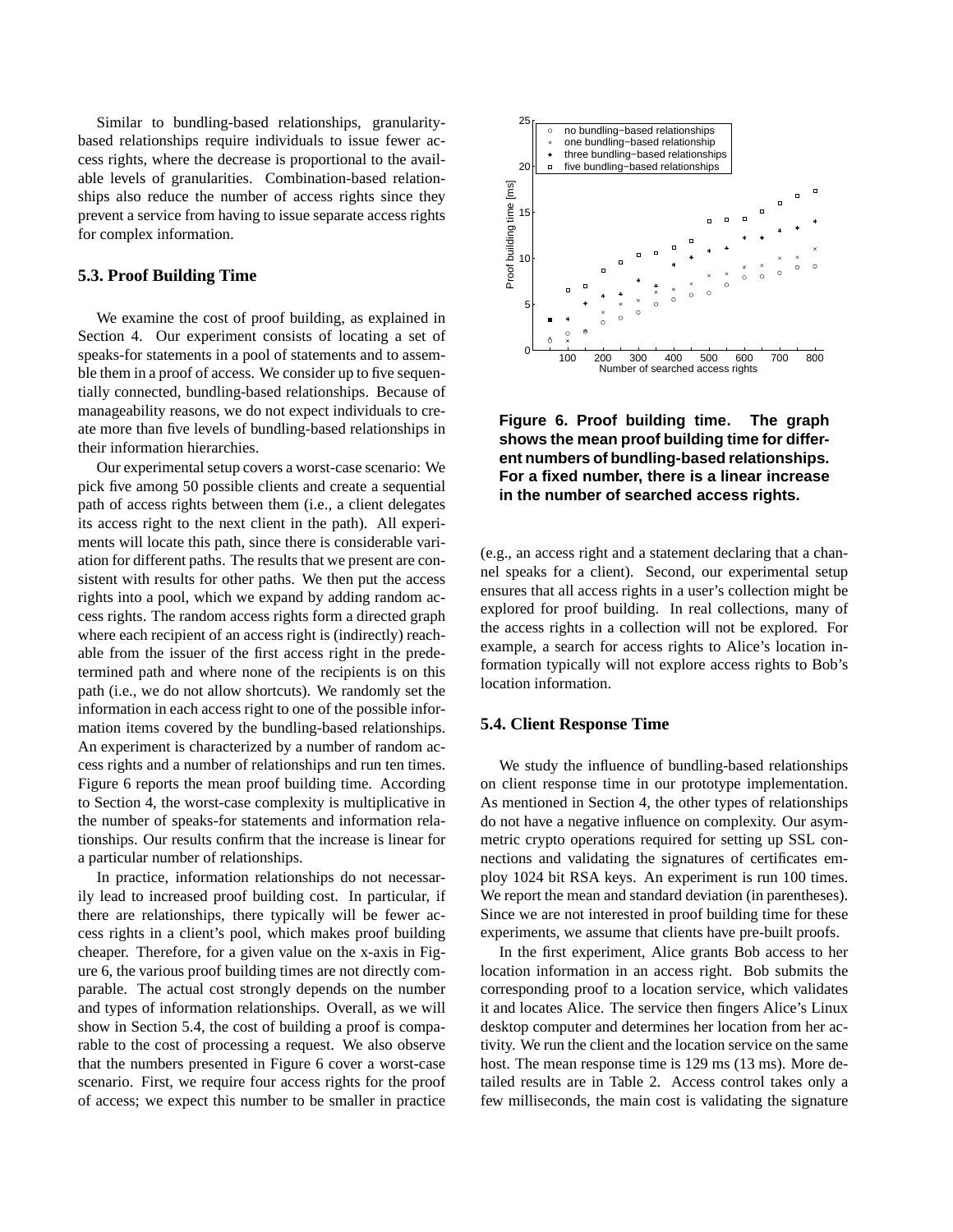**Table 2. Client response time. Mean and standard deviation of elapsed time for security operations (in bold) and for gathering information [ms].**

| Entity       | Step                        | $\mu$ | $\sigma$ |
|--------------|-----------------------------|-------|----------|
| <b>B</b> oth | <b>SSL Socket creation</b>  | 53    | 66       |
| Service      | <b>Access control</b>       | 3     | (2)      |
| Service      | Gather location information | 56    |          |
|              | Total                       |       |          |



**Figure 7. Client response time. The elapsed time increases linearly with the number of bundling-based relationships.**

of the certificate. Gathering the location information is the most expensive step. Setting up an SSL connection requires two costly RSA decryption/signing operations for client and server authentication. Access control and setting up SSL are CPU bound and will benefit from faster hardware.

In the second experiment, Alice grants Bob access to her location information via a variable number of sequentially connected, bundling-based relationships. The results are in Figure 7. Note that the scaling of the y-axis is different from the scaling in Figure 6. The figure shows that client response time increases linearly by about 7 ms for each additional relationship. The main reasons for the increase are increased transmission cost and the validation of an additional signature.

# **6. Related Work**

There are several frameworks for pervasive computing environments that support access control to sensitive information [1, 5, 6, 10, 16, 20]. Al-Muhtadi et al. [1], Chen et al. [5], Covington et al. [6], and Gandon and Sadeh [10] employ centralized rule engines with differing degrees of flexibility for running access control. It is possible to incorporate our proposed information relationships into these rule engines. However, the rule engine can become a bottleneck and needs to be fully trusted by all entities. In addition, these solutions store access rights in a centralized knowledge base, which is an attractive target for attackers. This approach is also troublesome in terms of privacy; the knowledge base should not learn about all the access rights of an individual, it should know only about access rights that will be required for answering requests. A centralized approach seems to have the advantage of supporting negative access rights. However, it is unclear how big the benefit of negative access rights is; they might be too complex for individuals, not administrators, managing access rights. Also, since there can be multiple environments and thus multiple knowledge bases, consistency problems are still possible. Jiang and Landay [16] and Minami and Kotz [20] tag information with its access rights. The tag of derived information is derived from the tags of the source information. However, for many cases, automatic derivation is not possible and the tag needs to be manually specified, which is not scalable.

Multiple specification languages have been used for expressing access rights to information in pervasive computing. For example, Myles et al. [21] use an extended version of P3P [7], which allows Web servers to express their privacy practices. Chen et al. [5] exploit REI [18], which is targeted at pervasive computing environments. XACML [12] is an access control language for distributed systems. It is possible to add support for the expression of information relationships to these languages. However, these languages are targeted at environments where access control is run by a single entity. As opposed to SPKI/SDSI, they have no builtin mechanisms for verifying the authenticity of a statement, which is essential when delegating access rights across multiple environments. (For languages developed in the context of the Semantic Web, such as REI, Named Graphs [4] are a possible solution.)

Similar to Howell and Kotz, Bauer et al. [2] present an access control framework in which clients submit proofs of access to services. We exploit Howell and Kotz's framework because SPKI/SDSI is standardized [9].

### **7. Conclusions and Future Work**

Access control in pervasive computing environments needs to take relationships between information into ac-